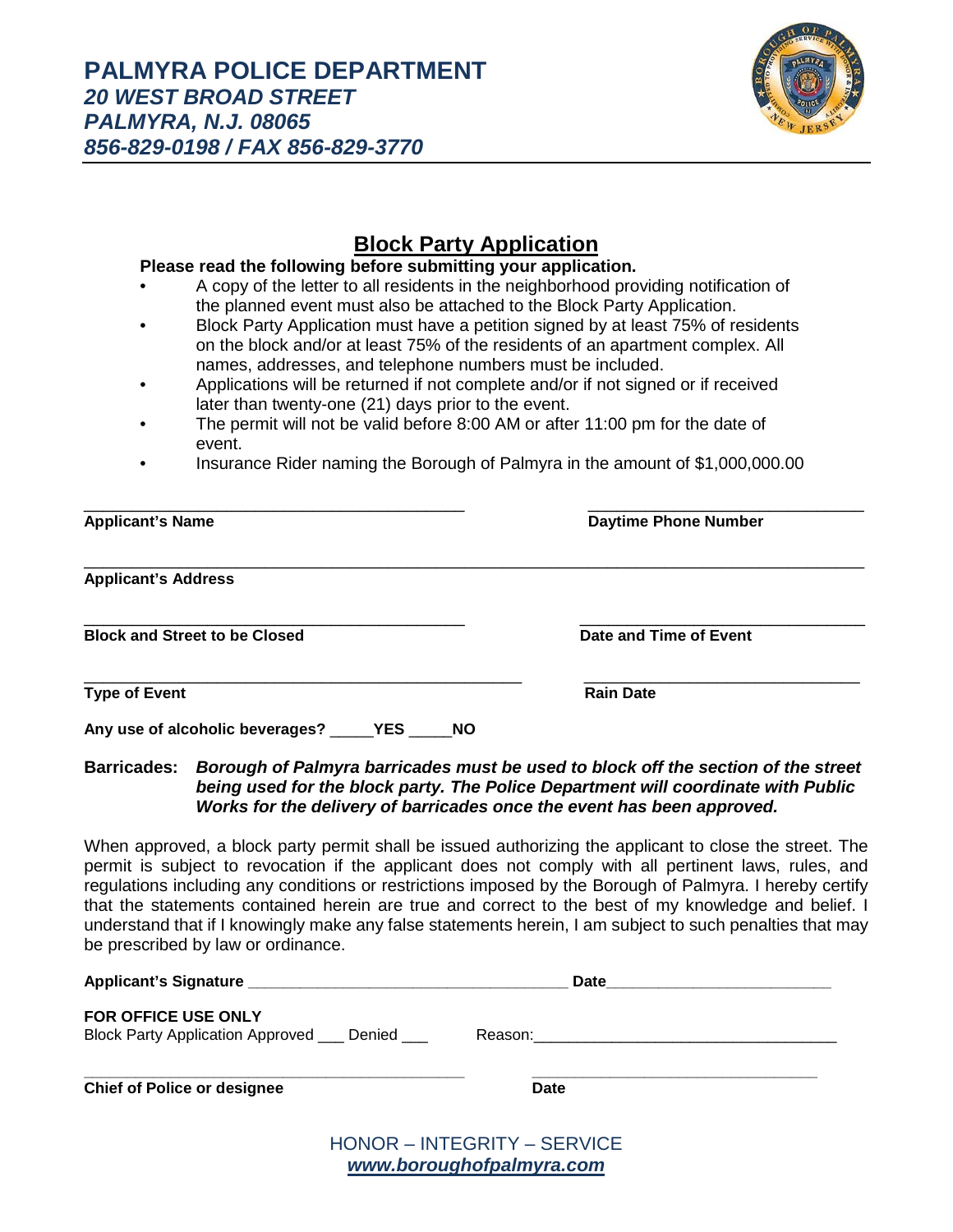

## **Petition for Block Party**

Signature, address and telephone numbers of all Petitioners

| 2.                                           |  |  |
|----------------------------------------------|--|--|
| $3.$ $\overline{\phantom{a}}$                |  |  |
|                                              |  |  |
| $5.$ $\overline{\phantom{a}}$                |  |  |
| $6.$ $\overline{\phantom{a}}$                |  |  |
|                                              |  |  |
| 8.                                           |  |  |
| $9. \begin{tabular}{l} \hline \end{tabular}$ |  |  |
|                                              |  |  |
|                                              |  |  |
| 12.                                          |  |  |
|                                              |  |  |
|                                              |  |  |
| 15.                                          |  |  |
|                                              |  |  |
|                                              |  |  |
|                                              |  |  |
|                                              |  |  |
|                                              |  |  |